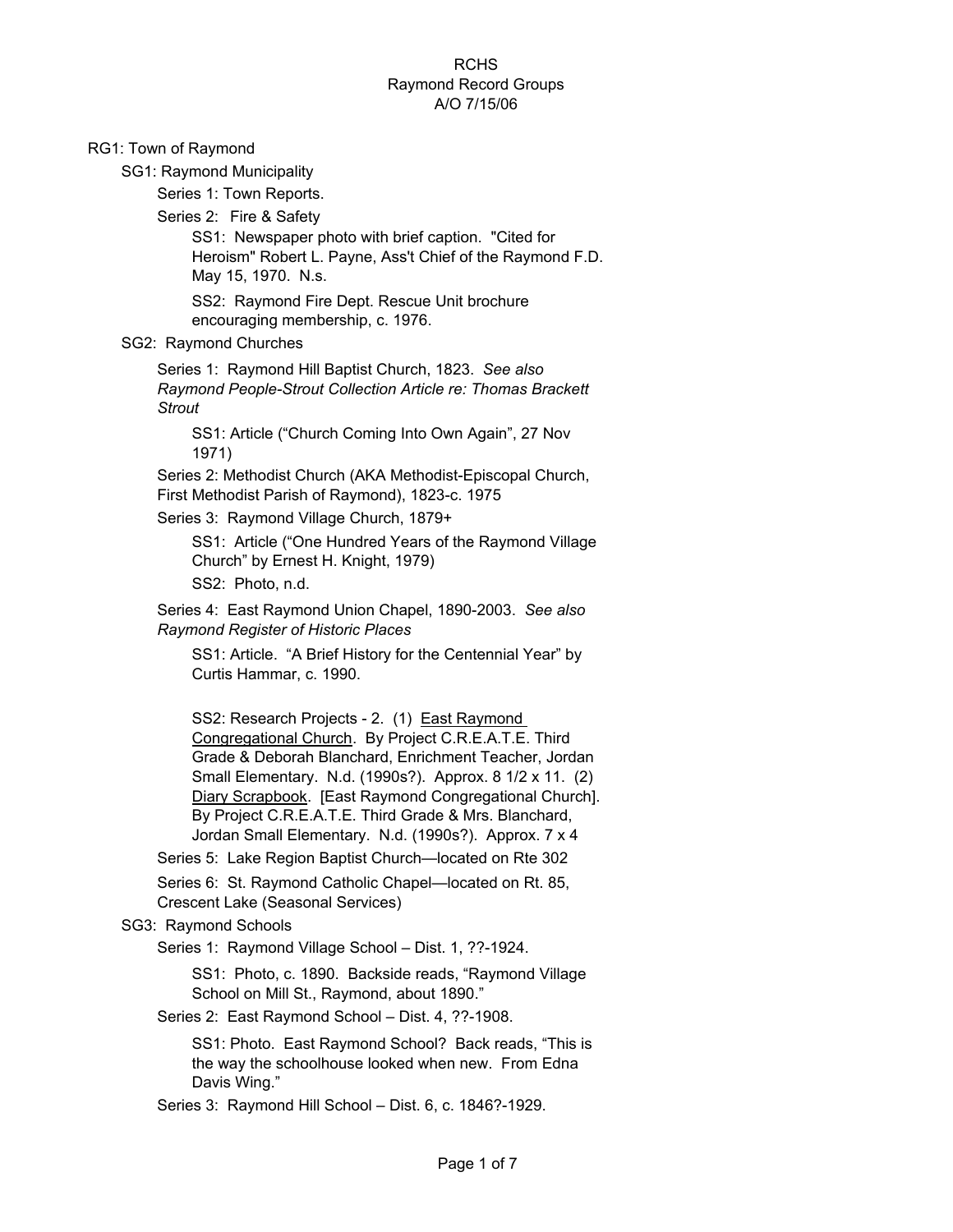# Raymond Record Groups

## A/O 7/15/06

SS1: List of children in District 6, Town of Raymond. April 20, 1887. George Gerry signed & Francis H. Witham, Justice of the Peace in Raymond.

Series 4: Mountain School – Dist. 7, ??-ca. 1928.

Series 5: North Raymond School – Dist. 9, ??-After 1925.

# SG4: Raymond Cemeteries

Series 1: Riverside Cemetery, c. 1804

SS1: Transcriptions (1999)

- Series 2: Raymond Village Cemetery, c. 1810
	- SS1: Transcription (1999)
- Series 3: Baptist Cemetery, c. 1813
	- SS1: Transcription (1998)
- Series 4: North Raymond Cemetery, c. 1824
	- SS1: Transcription (1999)
- Series 5: Mountain Road Cemetery, c. 1837 SS1: Transcription (1998)
- Series 6: Mains Cemetery, c. 1850 SS1: Transcription (1999)
- Series 7: Longley-Staples Cemetery, c. 1857 SS1: Transcription (1999)
- SG5: Raymond Boston Post Cane, 1909+

Series 1: Boston Post Cane List of Holders

SG6: National Register of Historic Places

Series 1: Hawthorne House (1813+)

SS1: Article (1963). "The Nathaniel Hawthorne Boyhood Home, Raymond, Maine." Compiled by Fred Chase, Jr., Sec. & Treas. of the Hawthorne House Assoc., July 1963. 3 pgs.

Series 2: East Raymond Union Church, 1890 (2004+). See also Raymond Churches

SS1: Article, "Little Chapel Makes Big Mark" by Giselle Goodman. Portland Press Herald, July 8, 2004.

## SG7: Raymond Business & Industry

Series 1: Seasonal

SS1: (John Leavitt) Ice Cream Parlor in Raymond Village. (1) Color photo, c. 1920? "Tarry by the Wayside" by J. Bicknell.

SS2: Princess Goldenrod Collection. (1) Half Moon's Brand Famous Liniment brochure. Multiple copies. (2) Medicine Ball sales enclosure & coupon. Multiple copies.; (3) Small Bottle of Potassium Permanganate. White, typed label with red border. "Mix 1 ½ teaspoons full in 1 pt. water. Shake well. Apply mixture generously on hands and run in well."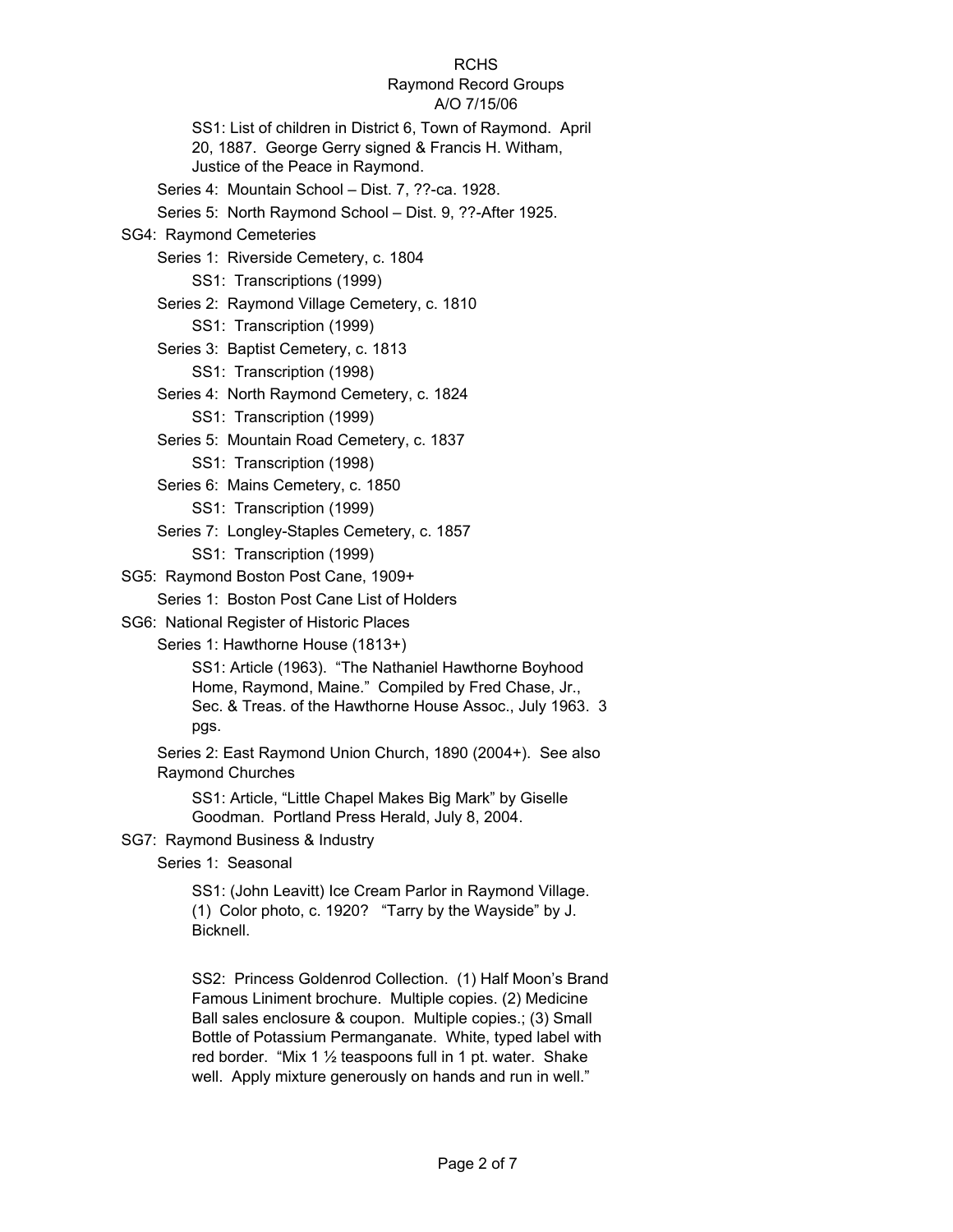#### **RCHS** Raymond Record Groups A/O 7/15/06

SS3: House That Jack Built, Raymond Village. (1) Box. White & silver, diagonal-striped. Donated by Michele Carver, 2005.

Series 2: Mills

SS1: Photograph. (1) Backside reads, "Mill at Old House run by Robert and Carl Leach. It made barrel staves for molasses from Cuba." Raymond Then & Now, Vol. 1 (p 143) says of this picture, "One of the early sawmills in Raymond was that behind "The Old House" [Ye Olde House] on the County Road to the eastern part of the town (Route 85) above Mill St…"

Series 3: Real Estate. Listing of Raymond homes sold in 2004.

## SG8: Raymond Camps & Lodges

Series 1: White Mountain Camp for Boys, 1907-c. 1943.

Series 2: Camp Wawenock, 1910+ --A Boys Camp. Same camp as Wawenock-Awaissa for Girls?

Series 3: Camp Minnewawa (Minniwawa), Panther Run, c. 1914 –a Boys Camp

Series 4: Camp Timanous for Boys, 1917+. *See also Casco Camps & Lodges Luther Gulick Camps—see also Casco People Gulick*

SS1: Campbooks. 1959; 1964—2 copies; 1967, 50th anniversary; 1971—2 copies. Prob. Donated by Miss Gertrude H. Plaisted.

SS2: Gertrude H. Plaisted (GHP) Correspondence Collection. (1) Letter from Grace O. Porta of Migis Lodge to Gertrude H. Plaisted re: request for information. June 5, 1970; (2) Letter from John H. Suitor at Camp Tiamanous to Gertrude re: Fred's upcoming visit. Dec. 11, 1972; (3) Letter from H. Merrill Plaisted III to Aunt Gertrude re: upcoming Fred's summer visit & H. Merrill's accommodations at Migis Lodge. Feb 21, 1973.

Series 5: Camp Agawam, 1920+

Series 6: Camp Hawthorne, located on Betty's Neck, 1920+--a Boys Camp

Series 7: Camp Kokatosi—an Adult Camp

SG9: Raymond Events

Series 1: Raymond 2003 Bicentennial. *Also see Artifacts & Items, M2003.1 & M2003.2 (Commemorative Tokens / Chips: Limited Ed. Set of 5, plus 3 others)*

SS1: Joint Proclamation: Celebration and Founders Days. Towns of Gray (1778-2003, 225 yrs.) & Raymond (1803- 2003, 200 yrs.). June 17, 2003.

Series 2: Raymond 1953 150-yr Anniversary. *Also see Artifacts & Items, M2006.2.1 (Pencils)* .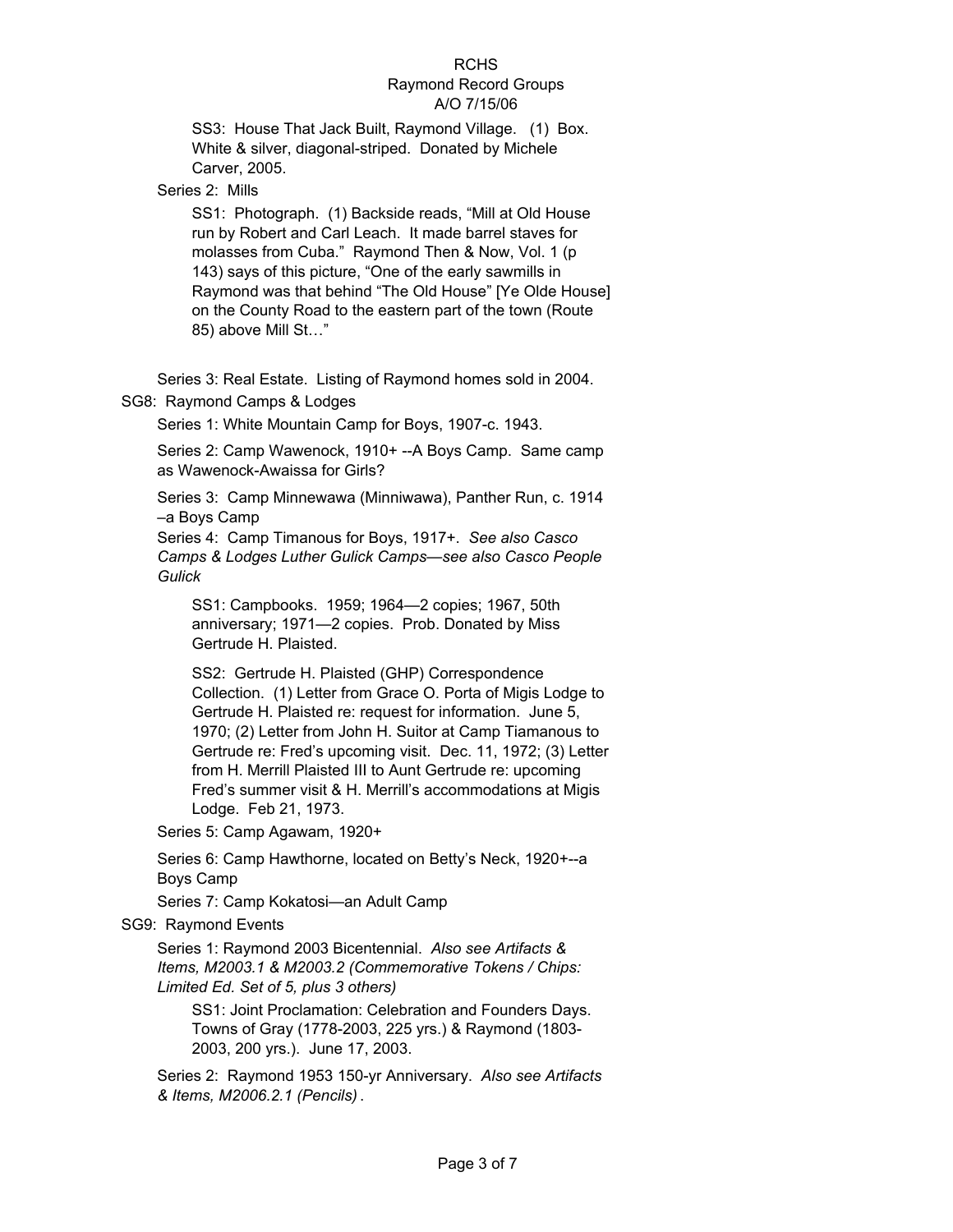#### **RCHS** Raymond Record Groups A/O 7/15/06

SG10: Raymond Organizations

Series 1: Raymond Baseball Club. Photocopy of newspaper photo of the 1909 Raymond B.B. Club with short caption naming the members. N.s. Aug. 23, 1953.

SG11: Raymond War

Series 1: American Revolution

SS1: "A Tale of Two Ex-Englishmen in the Revolutionary War," [Ebenezer Barton & William Barton] by Ed. R. Barton of California, Feb. 1975. 2 page, sources cited. Also contains an excerpt from Windham in the Past re: Capt. Richard Mayberry's company.

Series 2: War of 1812

Series 3: Civil War

SS1: Maine State Documents. (1) List of persons "…having been mustered into the service of the United States, are credited upon the records of this Office to the Town of Raymond, as a portion of its quota of volunteers under the call made by the President Oct 17, 1863. Richard C. Edwards, John Farewell, Timothy Berry & Silas May." All were recruits for the 30th Infantry. State of ME Head Quarters, Adjutant General's Office, Augusta, Jan 13, 1864.

Series 4: WWI

Series 5: WWII

SG12: Raymond Obituaries

Series 1: A – Adams, Brainerd (1970); Adams, Lillian (1967); Adams, Richard (1972); Atwood, Stanley (1975); Atwood, Viola (1979); Avery, Vernard (1999)

Series 2: B – Bean, Emery (1967); Bean, Geneva (1972); Betts, Raymond Curtis J. (1984); Bickford, Everett (1976); Bither, Ruth L. (2006); Braun, Pearl (1990); Brown, Alton (1973); Brown, Paul (1973); Brown, Reginald (1993); Bryant, Abbie (2002)

Series 3: C – Clough, Alva (1986); Clough, Everett (1971); Cobb, Angie (1973); Coffin, Beatrice (1993); Colbeth, Austin (1971); Cole, Avis (1991); Cole, Jennie (1970); Cole, William (1982); Collins, Anna (1969); Commeford, Isabel (n.d.); Corson, Barbara (1985); Cowperthwaite, Ethelyn (1996); Crockett, Abbie (1950); Crockett, Irene (1989); Crockett, Sherman (1978); Crosby, Robert (1969); Cummings, Frank (1974); Cummings, Samuel (1984)

Series 4: D – Davis, Charles (1977); Dearborn, Ethel (1973); Dibner, Martin (1992); Dingley, Ina (1969); Dolimount, Dorothy (1971); Dolley, Mira Louise (1994); Dolley, William (1968); Douglass, Lawrence Durwood (1989); Drew, Ralph (1975); Drew, Thomas E. (1994); Drown, Eva (1974); Durgin, Deane (1994); Durgin, Stephen (1989); Durling, Percy E. ("Red") (1994)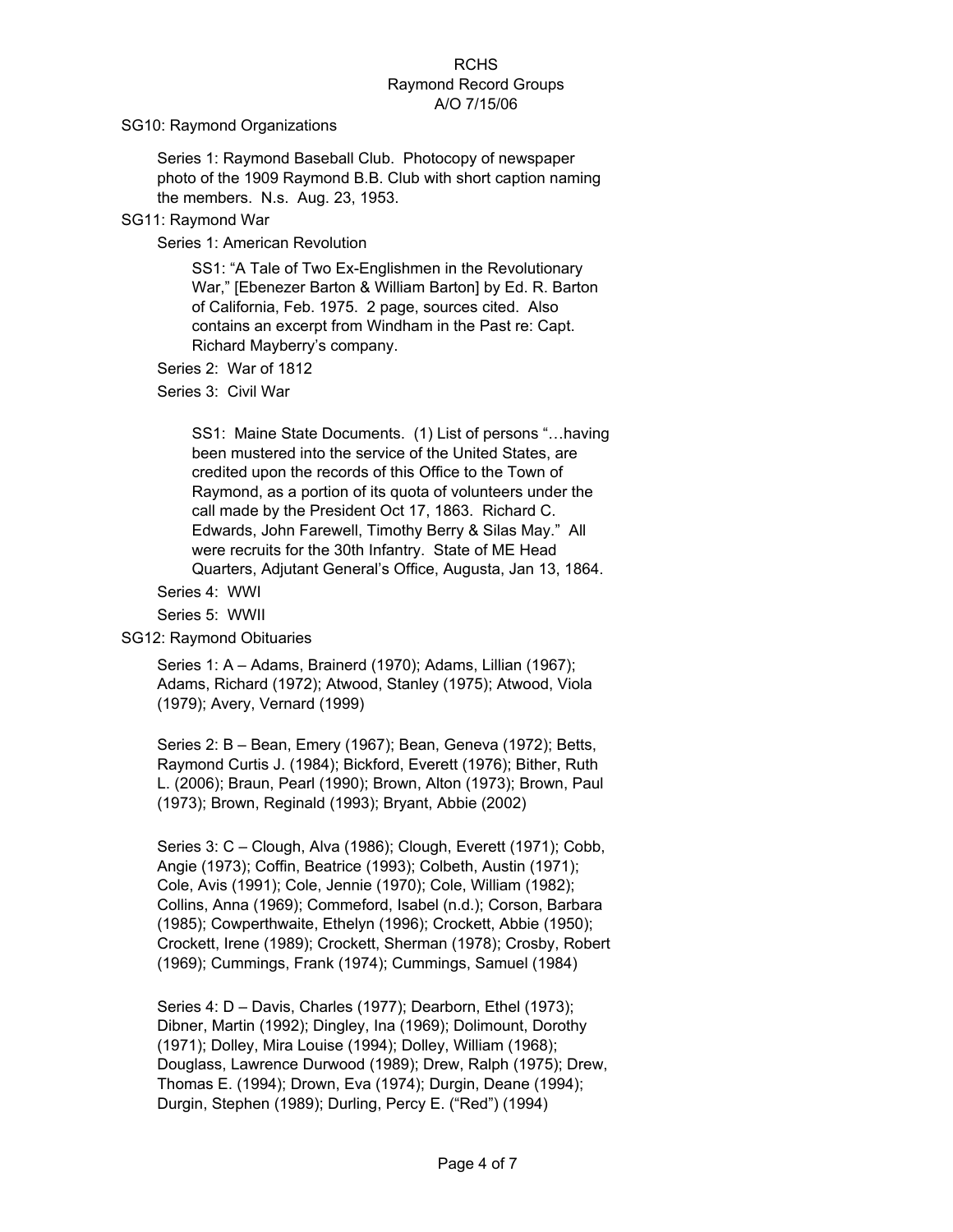#### Raymond Record Groups A/O 7/15/06

Series 5: E – Edwards, Annie (1970); Edwards, Carleton (1991)—(1) Obituary, *Port. Press Herald* ?, 1991 & (2) Article "Raymond News: Carleton Edwards," *Courier Free Press* , July 17, 1991; Edwards, Effie (1969); Edwards, Eva (1972); Edwards, Keziah (1979); English, Charles M. (2005)

Series 6: F – Files, Gardner (1969); Flynn, Pierce (1972); Foster, Lillian (1971)

Series 7: G – Gerry, Arria (1977); Gerry, John M. Sr. (1984); Goodwin, William (1974); Gulick, Dorothy (1990); Gulick, J. Halsey (1980)

Series 8: H – Hall, Irving (1969); Harmon, Gertrude (1970); Hartley, Carol (1974); Hartley, James (1987).; Hartwell, Herbert (1992); Hawkes, Clifford P. (1995); Herrington, Pamela (2004); Hetzler, C. Robb Dr. (1991); Hummel, D. Burdette (1965) Series 9: I

Series 10: J – Jewett, Osborn ("Ozzie") (1984); Jordan, Albertena (1967); Jordan, Alice (1969); Jordan, Bernard (1980); Jordan, Bernice (1973); Jordan, Edward C. (1999)

Series 11: K - Krieger, Isabelle (1995); King, Chester (1988); Knight, Lula (1974); Kualback, Russell (1983)

Series 12: L – Lambert, Frank (1985); (Leach), Belva Pease (1988); Leach, Phyllis (1986); Leach, R. Stanley (1972); Leavitt, Benjamin S. (1960); Leavitt, John (1975); Leavitt, Nona (1974); Leighton, Martha (1995); Libby, Bertha (1970); Libby, Helen (1972); Libby, Hilda (1990); Libby, Orrin (1987); Littlefield, Audrey (1992); Littlefield, Clifford (1988); Littlefield, Frederick (1970); Lombard, Lawrence (1974); Lord, Hollis ("Tom") (1974); Lund, Torstein (1971)

Series 13: M – MacAuslan, Dr. Robert (1975); Mainland, Frances (2001); Mainland, John (1981); Mann, Alroy (1976); Mann, H. Ethel (1973); Marks, Allie (1970); Martin, Alexander (1971); Martin, Roland (1975); McCorrison, Sadie (1966); Mellinger, James (2005); Merrill, Katherine (1973); Miller, Gladys (1976); Morton, Doris (1991); Morton, Harold (1978); Murch, Doris (1989); Murch, Karl N. (1991)

Series 14: N – Nelson, John (1975); Nevin, Charles (1993); Nevin, Elizabeth (1980)

Series 15: O - Oliver, Thomas (2000)

Series 16: P – Paine, Gardner (1973); Palmer, Gladys (1992); Palmer, Richard (1972); Plummer, Augustus (1993); Plummer, Blanche (1975); Plummer, Clara (1975); Plummer, Elva (1976); Plummer, Clifford (1968); Plummer, David (1970); Plummer, Evelyn F. (1995); Plummer, Everett (1973); Plummer, George (1969); (Plummer), Irene Farr (2002); Plummer, Kenneth Harding (1996); Plummer, Laura (1975); Plummer, Rita (1976) Series 17: Q

Series 18: R – Radoux, Francis (c. 1887); Raynor, Roy C. (1984); Russell, Edmund Dr. (1993)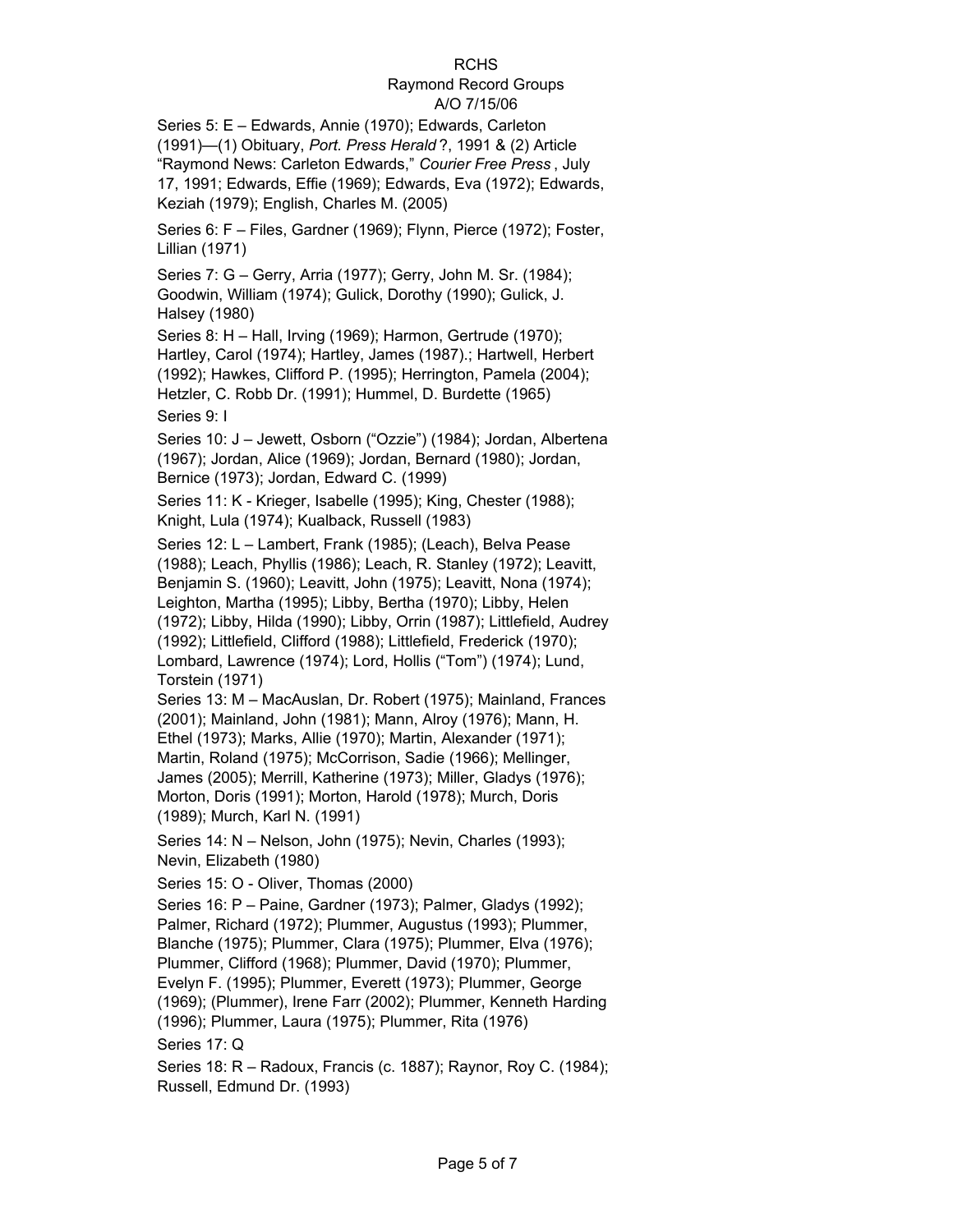#### Raymond Record Groups A/O 7/15/06

Series 19: S – Scott, Gladys (1985); Sellers, Bertha (1977); Shaw, Daniel (1973); Small, Joseph O. (1982); Small, Lena (1973); Smith, Myron (1985); Spencer, Walter (1994); Stanton, Julia (1997); Stevens, Alton (2003); Strout, Etta (1980); Strout, Evelyn (1985); Strout, Josephine (1971); Strout, Mary Ann (1956); Symonds, Maude (1971)

Series 20: T – Thomas, Harry (1983); Thorpe, Merle (1970); Thurlow, Bessie (1983); Tripp, Donald E. (1996); Tripp, Florence (1995); Tripp, Margaret (1970); Thurlow, Luther W. (1949); Thurlow, Walden L. (1996)

Series 21: U

Series 22: V – Verrill, Leon (1973)

Series 23: W - Waligora, Dixie (2003); Walton, Arthur E. (1959); Walton, Francis (1978); Watkins, Angie (1982); Williams, Clarence (1993); Wilson, Ernest (1971); Winant, Milton Sgt. (1975); Winslow, Chester (1972); Witham, Barbara (1985); Witham, Ina (1978); Wood, Adeline (2001); Wood, George (1973) Series 24: X-Z - Young, Ellen M. (1994)

SG 13: Raymond People *(See Manuscript Groups-R Gene.)*

SG14: Raymond Printed Material

Series 1: News

SS1: *Narragansett Sun* . 1895 & 1898. Miscellaneous small town news.

SS2: *Raymond Roadrunner* . Nov 2005. *Currently the one copy we have is at the school. Inquire within the RCHS if anyone if collecting these!!!!!*

SG15: Raymond History Trail (Letterboxing).

Series 1: Article, n.d., n.s "Raymond students on trail of history."

Series 2: Maps & Guides. Significant Citizens of Raymond; North & East Raymond; Main St. & Village Area (1997).

Series 3: Brochure. The Raymond History Trail: The Web, The Quilt, The History Trail.

SG16: Raymond Photos

Series 1: Places Collection, n.d (c. 1940s?). B/W, 18 total photos.

SS1: Organizations. (1) "K of P Hall, Main Street, Raymond"; (2) Rotary Boy Scout Memorial Training Center sign. Back reads, "Camp Hinds"' (3) "Hawthorne Community Association"

SS2: Businesses. (4) Dielectric; (5) Raymond Food Center; (6) Raymond Marina; (7) "Maybe Telephone Co. office, Webbs Mills" [Casco]